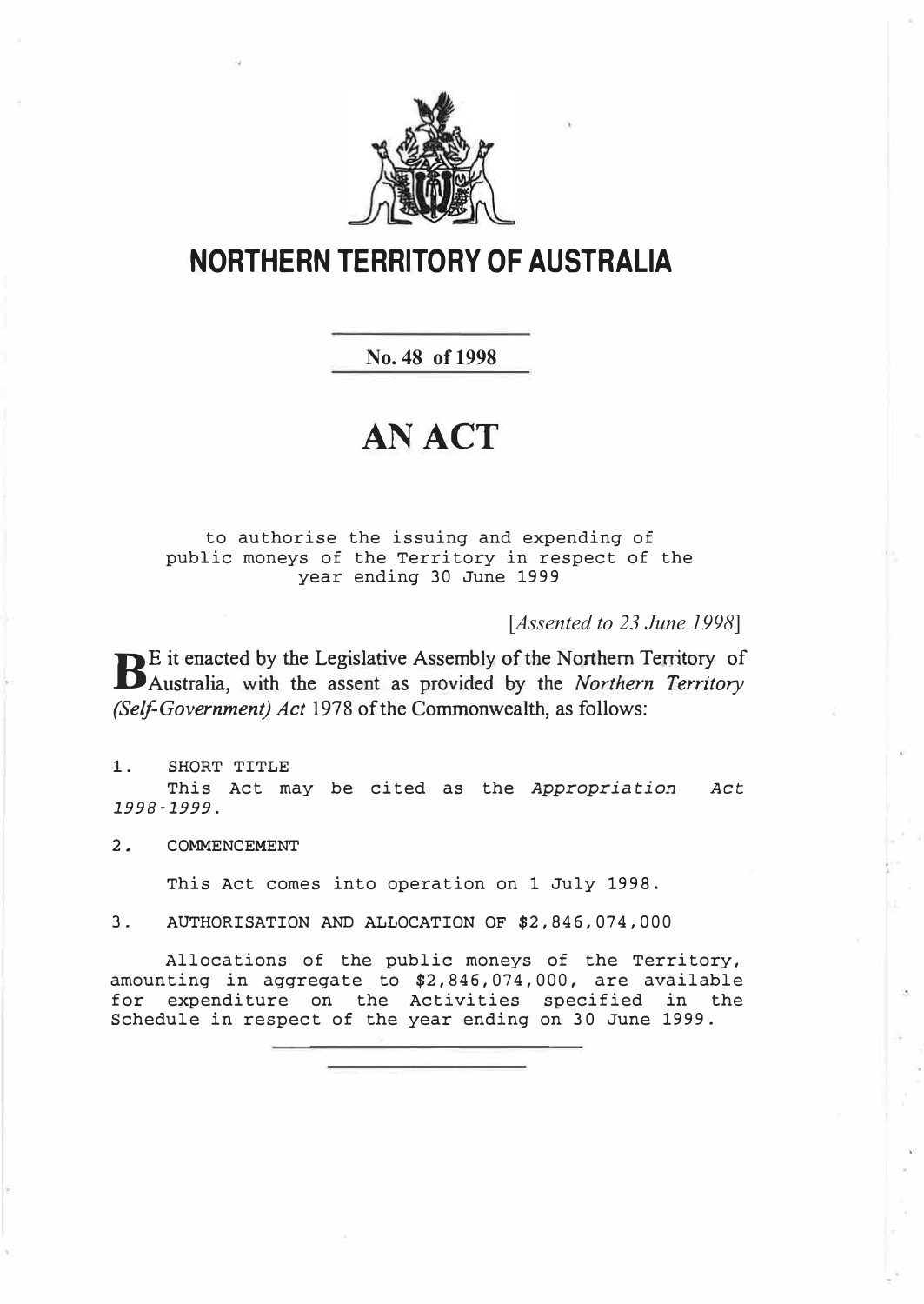×

ĵ

j.

#### **SCHEDULE**

| Activity                                            | Allocation<br>to<br><b>Activity</b> | Estimated<br>Funds |
|-----------------------------------------------------|-------------------------------------|--------------------|
|                                                     | \$000                               | \$000              |
| <b>AUDITOR-GENERAL'S OFFICE</b>                     |                                     |                    |
| <b>Audit Services</b>                               | 2 1 2 3                             |                    |
| <b>Consolidated Revenue Account</b>                 |                                     | 1991               |
| <b>Auditor General Office Operating Account</b>     |                                     | 132                |
| <b>OMBUDSMAN'S OFFICE</b>                           |                                     |                    |
| Ombudsman                                           | 1091                                |                    |
| Health and Community Services Complaints Commission | 387                                 |                    |
| Consolidated Revenue Account                        |                                     | 1 358              |
| <b>Ombudsman Office Operating Account</b>           |                                     | 120                |
| DEPARTMENT OF THE CHIEF MINISTER                    |                                     |                    |
| Corporate Management                                | 6 280                               |                    |
| <b>Specialist Services</b>                          | 9714                                |                    |
| <b>Executive Government</b>                         | 8584                                |                    |
| <b>Ethnic Affairs</b>                               | 828                                 |                    |
| <b>Consolidated Revenue Account</b>                 |                                     | 24 790             |
| <b>Chief Minister Department Operating Account</b>  |                                     | 616                |
| DEPARTMENT OF THE LEGISLATIVE ASSEMBLY              |                                     |                    |
| <b>Assembly Services</b>                            | 5 3 0 3                             |                    |
| <b>Members' Services</b>                            | 7 187                               |                    |
| Consolidated Revenue Account                        |                                     | 12461              |
| Legislative Assembly Department Operating Account   |                                     | 29                 |
| OFFICE OF THE DIRECTOR OF PUBLIC PROSECUTIONS       |                                     |                    |
| Director of Public Prosecutions                     | 3826                                |                    |
| <b>Consolidated Revenue Account</b>                 |                                     | 3826               |
| <b>Public Prosecutions Office Operating Account</b> |                                     |                    |
| NORTHERN TERRITORY LEGAL AID COMMISSION             |                                     |                    |
| NT Legal Aid Commission                             | 4 2 5 5                             |                    |
| <i><b>Consolidated Revenue Account</b></i>          |                                     | 1946               |
| Legal Aid Commission Operating Account              |                                     | 2 309              |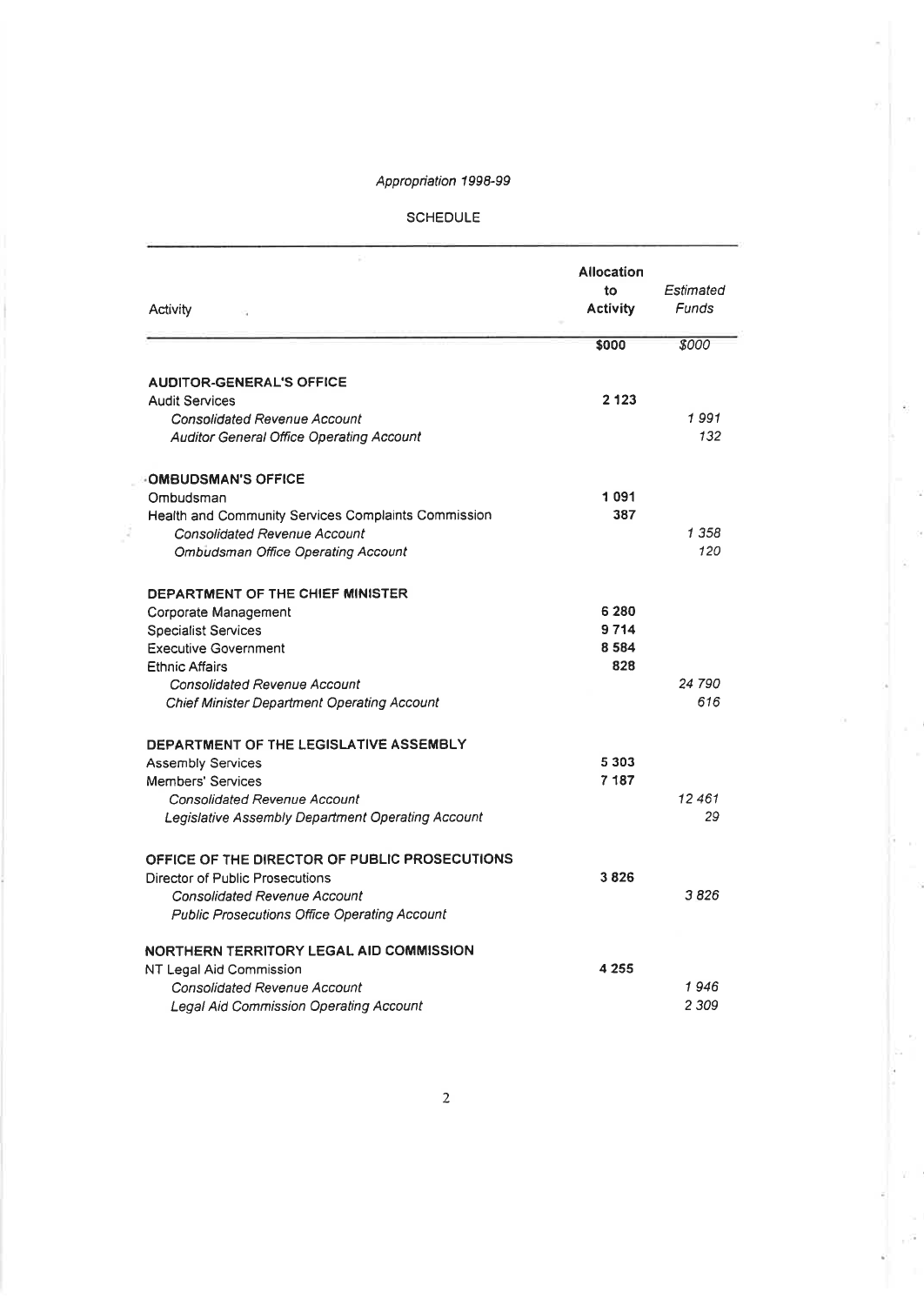$\sim$ 

**SCHEDULE** 

| Activity                                         | Allocation<br>to<br><b>Activity</b> | Estimated<br>Funds |
|--------------------------------------------------|-------------------------------------|--------------------|
|                                                  | \$000                               | \$000              |
| <b>ANTI-DISCRIMINATION COMMISSION</b>            |                                     |                    |
| Anti-Discrimination Commission                   | 750                                 |                    |
| <b>Consolidated Revenue Account</b>              |                                     | 750                |
| Anti-Discrimination Commission Operating Account |                                     |                    |
| <b>OFFICE OF COURTS ADMINISTRATION</b>           |                                     |                    |
| Administration                                   | 1926                                |                    |
| Supreme Court                                    | 5870                                |                    |
| <b>Magistrates Courts</b>                        | 5 3 5 1                             |                    |
| <b>Consolidated Revenue Account</b>              |                                     | 12 965             |
| Courts Administration Office Operating Account   |                                     | 182                |
| NORTHERN TERRITORY ATTORNEY-GENERAL'S DEPARTMENT |                                     |                    |
| Executive                                        | 5066                                |                    |
| Solicitor-General                                | 268                                 |                    |
| Legal Services                                   | 5091                                |                    |
| <b>Community Services</b>                        | 4 1 1 1                             |                    |
| <b>Consolidated Revenue Account</b>              |                                     | 8 694              |
| Attorney-General Department Operating Account    |                                     | 5842               |
| NORTHERN TERRITORY TOURIST COMMISSION            |                                     |                    |
| Corporate Management                             | 5094                                |                    |
| Marketing                                        | 18 648                              |                    |
| Regional Tourism Associations                    | 1727                                |                    |
| Regional and Industry Liaison                    | 955                                 |                    |
| Consolidated Revenue Account                     |                                     | 18 865             |
| <b>Tourist Commission Operating Account</b>      |                                     | 7559               |
| <b>NORTHERN TERRITORY TREASURY: SERVICES</b>     |                                     |                    |
| Corporate Management                             | 106 510                             |                    |
| <b>Budgets and Public Finance</b>                | 1973                                |                    |
| Economic Services                                | 1057                                |                    |
| Territory Revenue Management                     | 2729                                |                    |
| <b>Financial Services</b>                        | 9951                                |                    |
| <b>Community Service Obligations</b>             | 47878                               |                    |
| <b>Consolidated Revenue Account</b>              |                                     | 169 030            |
| Treasury Department Operating Account            |                                     | 1068               |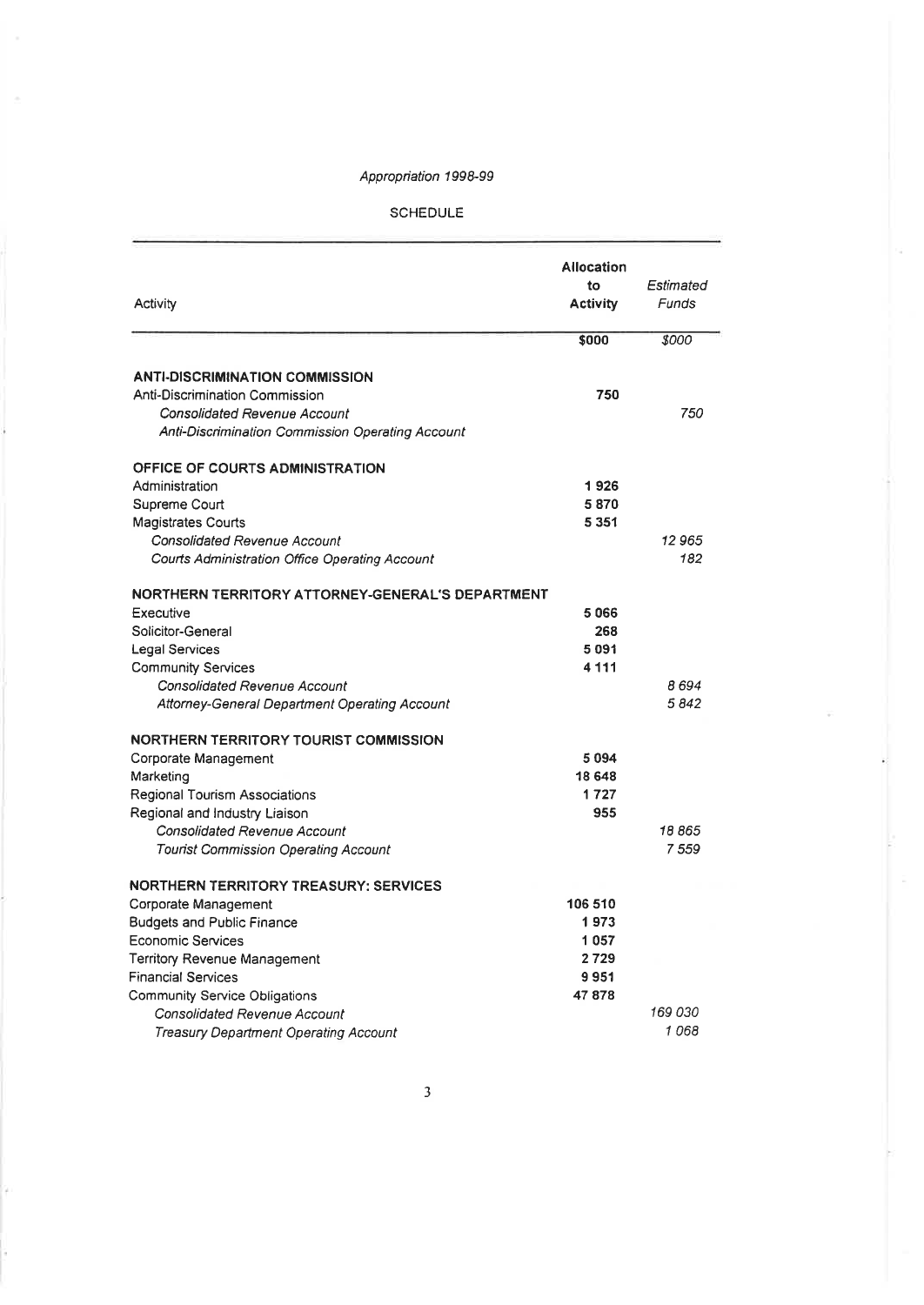#### SCHEDULE

ý,

 $\pmb{\theta}_t$ 

| Activity                                                         | Allocation<br>to<br>Activity | Estimated<br>Funds |
|------------------------------------------------------------------|------------------------------|--------------------|
|                                                                  | \$000                        | \$000              |
| OFFICE                                                           |                              |                    |
| Administration                                                   | 1700                         |                    |
| <b>Conditions of Service Provisions</b>                          | 53832                        |                    |
| Consolidated Revenue Account                                     |                              | 37 524             |
| Treasury Superannuation Office Operating Account                 |                              | 18 008             |
|                                                                  |                              |                    |
| NORTHERN TERRITORY TREASURY CORPORATION                          |                              |                    |
| Administration                                                   | 1934                         |                    |
| External Debt Management                                         | 184736                       |                    |
| Internal Funds Management                                        | 18 400                       |                    |
| Consolidated Revenue Account                                     |                              | 120 946            |
| Treasury Corporation Operating Account                           |                              | 84 124             |
| <b>TREASURER'S ADVANCE</b>                                       |                              |                    |
| <b>Treasurer's Advance</b>                                       | 16019                        |                    |
| Consolidated Revenue Account                                     |                              | 16019              |
| <b>General Agency Operating Accounts</b>                         |                              |                    |
|                                                                  |                              |                    |
| NORTHERN TERRITORY POLICE, FIRE AND EMERGENCY<br><b>SERVICES</b> |                              |                    |
| Police Operations                                                | 45 448                       |                    |
| <b>Crime Operations</b>                                          | 16 546                       |                    |
| <b>Emergency Management</b>                                      | 16 0 26                      |                    |
| Operational Support Services                                     | 26 001                       |                    |
| Tri-Service Support                                              | 6442                         |                    |
| Consolidated Revenue Account                                     |                              | 105 957            |
| <b>Police Department Operating Account</b>                       |                              | 4506               |
|                                                                  |                              |                    |
| OFFICE OF THE COMMISSIONER FOR PUBLIC EMPLOYMENT                 | 2 133                        |                    |
| Corporate Management                                             | 3 1 9 8                      |                    |
| <b>Advisory Services</b><br>Property Management                  | 34 618                       |                    |
| <b>Consolidated Revenue Account</b>                              |                              | 33 744             |
| <b>Public Employment Commission Operating Account</b>            |                              | 6 205              |
|                                                                  |                              |                    |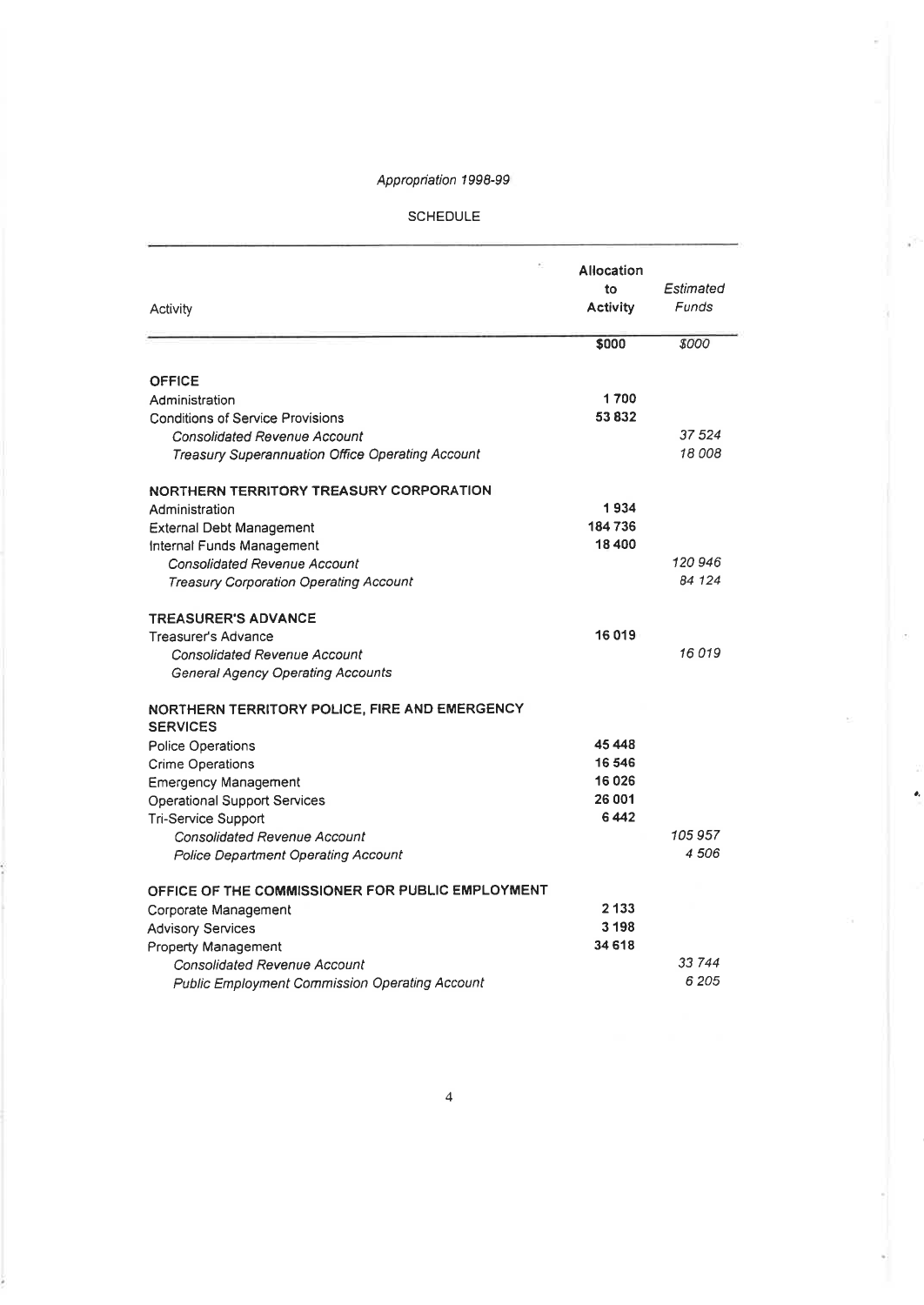#### SCHEDULE

| Activity                                                         | <b>Allocation</b><br>to<br><b>Activity</b> | Estimated<br>Funds |
|------------------------------------------------------------------|--------------------------------------------|--------------------|
|                                                                  | \$000                                      | \$000              |
| DEPARTMENT OF TRANSPORT AND WORKS                                |                                            |                    |
| Corporate Support                                                | 20 375                                     |                    |
| Major Projects and Services                                      | 79 328                                     |                    |
| <b>Transport Policy and Regulation</b>                           | 14 977                                     |                    |
| <b>Territory Public Transport Services</b>                       | 16 679                                     |                    |
| Transport Infrastructure                                         | 81 589                                     |                    |
| <b>NT Archives</b>                                               | 2927                                       |                    |
| <b>Consolidated Revenue Account</b>                              |                                            | 171 733            |
| Transport and Works Department Operating Account                 |                                            | 44 142             |
| DEPARTMENT OF TRANSPORT AND WORKS: GOVERNMENT<br>PRINTING OFFICE |                                            |                    |
| Government Printing Office                                       | 7337                                       |                    |
| Government Printer Business Division Operating Account           |                                            | 7 337              |
| DEPARTMENT OF TRANSPORT AND WORKS: NT FLEET<br><b>NT Fleet</b>   | 38 701                                     |                    |
| NT Fleet Business Division Operating Account                     |                                            | 38 701             |
| DEPARTMENT OF TRANSPORT AND WORKS: DARWIN BUS<br><b>SERVICE</b>  |                                            |                    |
| Darwin Bus Service                                               | 6936                                       |                    |
| Darwin Bus Business Division Operating Account                   |                                            | 6936               |
| DEPARTMENT OF TRANSPORT AND WORKS: CONSTRUCTION<br><b>AGENCY</b> |                                            |                    |
| <b>Construction Agency</b>                                       | 26 693                                     |                    |
| <b>Construction Agency Business Division Operating Account</b>   |                                            | 26 693             |
| <b>DARWIN PORT AUTHORITY</b>                                     |                                            |                    |
| <b>Port Services</b>                                             | 15884                                      |                    |
| Port Infrastructure                                              | 10 432                                     |                    |
| Darwin Port Business Division Operating Account                  |                                            | 26 316             |
| NORTHERN TERRITORY RAILWAY                                       |                                            |                    |
| Development of the Railway                                       | 11 000                                     |                    |
| Consolidated Revenue Account                                     |                                            | 11 000             |
| NT Railway Operating Account                                     |                                            |                    |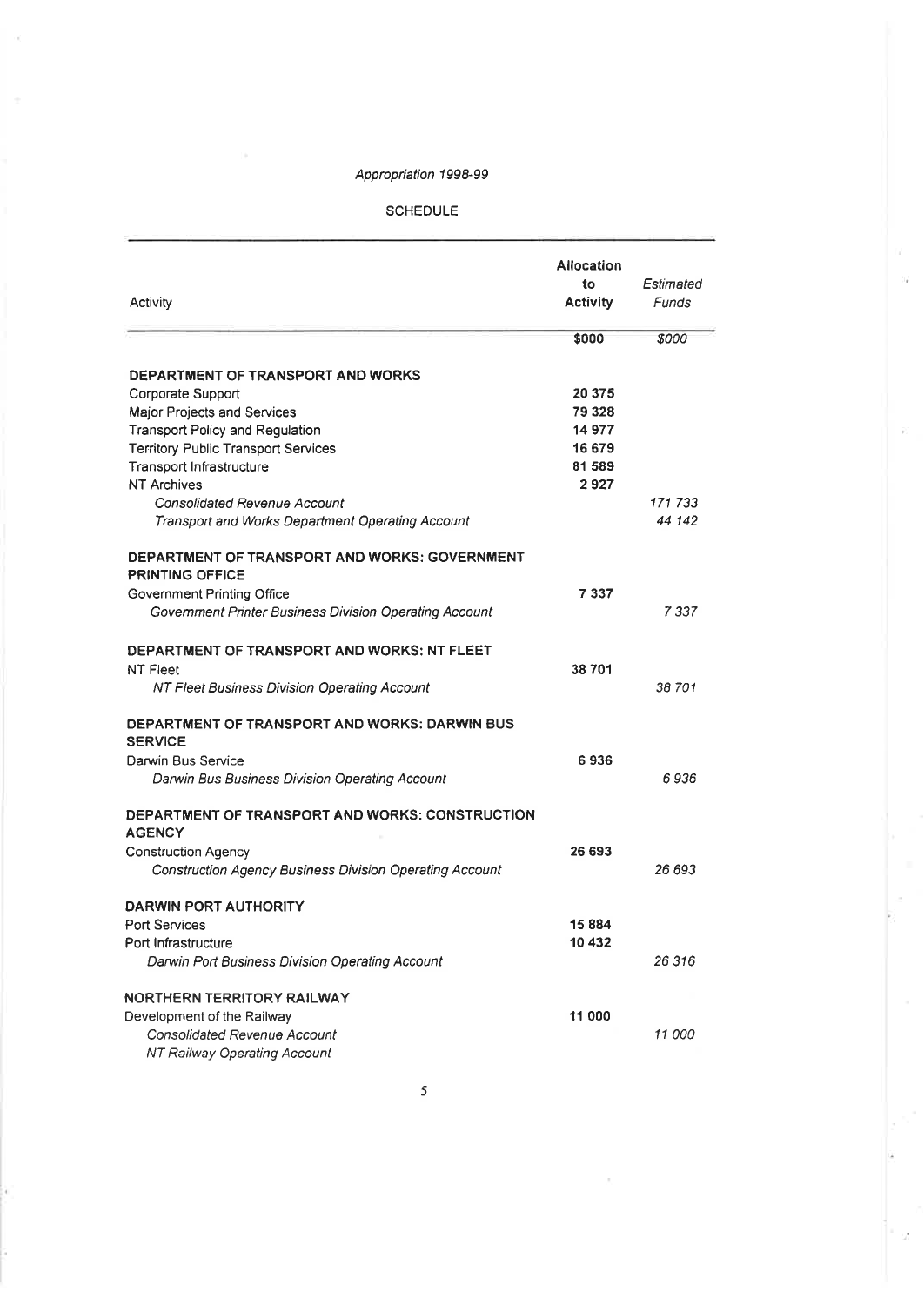#### **SCHEDULE**

| Activity                                        | <b>Allocation</b><br>to<br>Activity | Estimated<br>Funds |
|-------------------------------------------------|-------------------------------------|--------------------|
|                                                 | \$000                               | \$000              |
| <b>TERRITORY HEALTH SERVICES</b>                |                                     |                    |
| Organisational Support                          | 27 678                              |                    |
| <b>Acute Care</b>                               | 101 356                             |                    |
| Other Acute Care                                | 78 583                              |                    |
| Public Health                                   | 43715                               |                    |
| <b>Community Services</b>                       | 62 559                              |                    |
| Primary Health Care                             | 85 560                              |                    |
| Consolidated Revenue Account                    |                                     | 278 105            |
| <b>Health Department Operating Account</b>      |                                     | 121 346            |
| <b>WORK HEALTH AUTHORITY</b>                    |                                     |                    |
| Work Health                                     | 4 3 8 2                             |                    |
| <b>Consolidated Revenue Account</b>             |                                     | 4342               |
| Work Health Authority Operating Account         |                                     | 40                 |
| <b>LIQUOR COMMISSION</b>                        |                                     |                    |
| Liquor Management                               | 1795                                |                    |
| <b>Consolidated Revenue Account</b>             |                                     | 1465               |
| <b>Liquor Commission Operating Account</b>      |                                     | 330                |
| DEPARTMENT OF MINES AND ENERGY                  |                                     |                    |
| Corporate Management                            | 4 2 9 5                             |                    |
| Economic Development                            | 2794                                |                    |
| <b>Industry Services</b>                        | 9622                                |                    |
| <b>Consolidated Revenue Account</b>             |                                     | 15809              |
| Mines and Energy Department Operating Account   |                                     | 902                |
| <b>NORTHERN TERRITORY CORRECTIONAL SERVICES</b> |                                     |                    |
| Corporate Management                            | 5081                                |                    |
| <b>Custodial Operations</b>                     | 31 656                              |                    |
| <b>Community Corrections</b>                    | 4 2 6 7                             |                    |
| Consolidated Revenue Account                    |                                     | 40093              |
| Correctional Services Operating Account         |                                     | 911                |
| POWER AND WATER AUTHORITY                       |                                     |                    |
| Commercial Services                             | 260 901                             |                    |
| Aboriginal Essential Services                   | 45788                               |                    |
| Organisational Services                         | 42 3 26                             |                    |
| <b>PAWA Business Division Operating Account</b> |                                     | 349 015            |

 $\overline{1}$ 

÷ t.

i,

Q.

 $\bar{z}$ 

 $e^{\hat{N}}$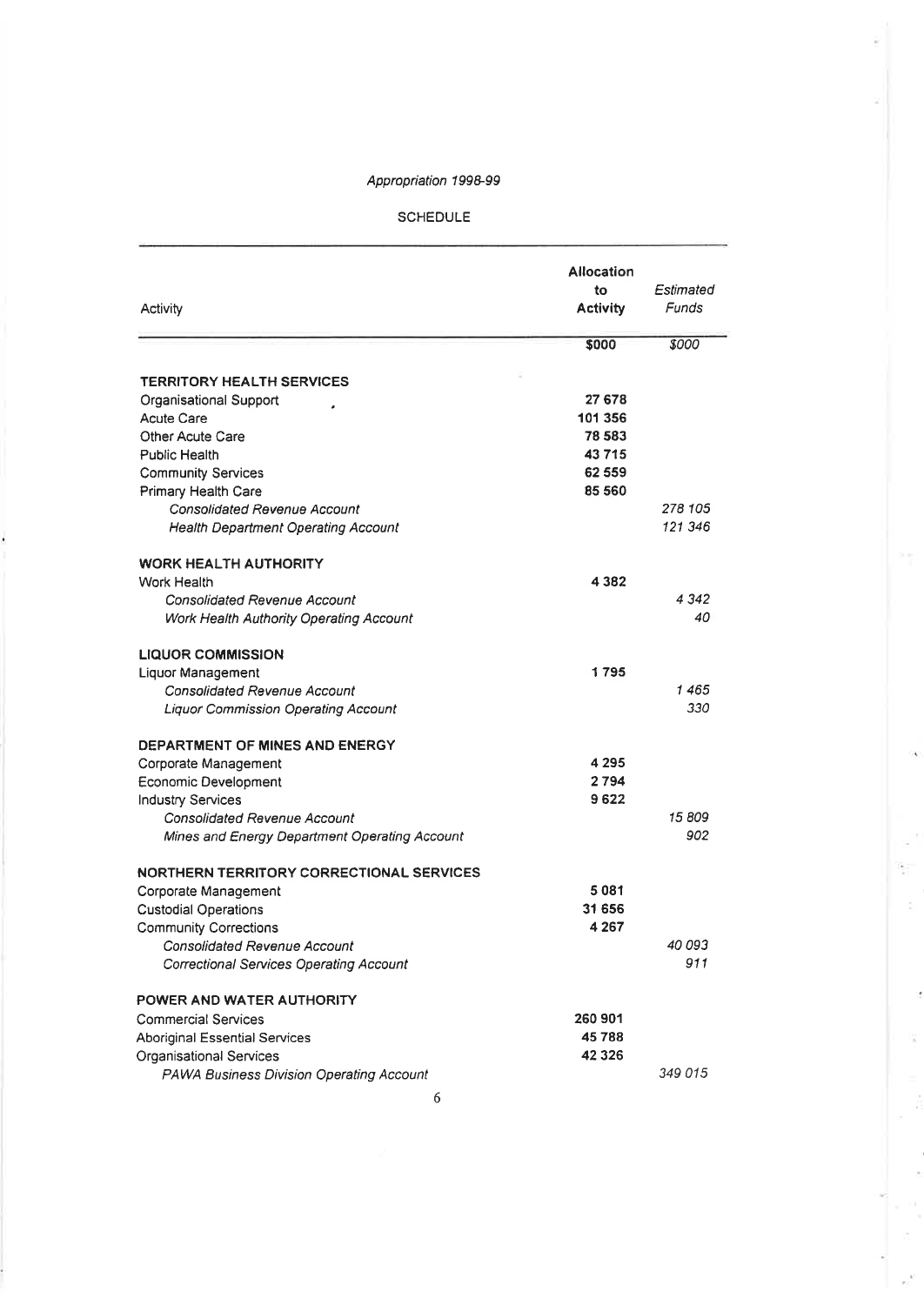SCHEDULE

| Activity                                                          | <b>Allocation</b><br>to<br>Activity | Estimated<br>Funds |
|-------------------------------------------------------------------|-------------------------------------|--------------------|
|                                                                   | \$000                               | \$000              |
| TRADE DEVELOPMENT ZONE AUTHORITY                                  |                                     |                    |
| Corporate Management                                              | 880                                 |                    |
| <b>Investor Assistance</b>                                        | 50                                  |                    |
| Zone Assets                                                       | 333                                 |                    |
| <b>Consolidated Revenue Account</b>                               |                                     | 1 105              |
| <b>TDZ Authority Operating Account</b>                            |                                     | 158                |
| DEPARTMENT OF ASIAN RELATIONS, TRADE AND INDUSTRY                 |                                     |                    |
| Corporate Management                                              | 6671                                |                    |
| Industry Development                                              | 6896                                |                    |
| Asian Relations and Trade                                         | 2 2 8 2                             |                    |
| <b>Consolidated Revenue Account</b>                               |                                     | 15 050             |
| <b>ARTI Department Operating Account</b>                          |                                     | 799                |
| DEPARTMENT OF ASIAN RELATIONS, TRADE AND INDUSTRY:<br><b>IPMU</b> |                                     |                    |
| International Project Management                                  | 901                                 |                    |
| IPMU Business Division Operating Account                          |                                     | 901                |
| DEPARTMENT OF THE ARTS AND MUSEUMS                                |                                     |                    |
| Corporate Management                                              | 4 2 3 4                             |                    |
| Museums and Art Galleries of the Northern Territory               | 3749                                |                    |
| <b>Cultural Development</b>                                       | 3 3 9 6                             |                    |
| Araluen                                                           | 1028                                |                    |
| <b>Consolidated Revenue Account</b>                               |                                     | 11 126             |
| Arts and Museums Operating Account                                |                                     | 1 2 8 1            |
| <b>STREHLOW RESEARCH CENTRE</b>                                   |                                     |                    |
| Strehiow                                                          | 653                                 |                    |
| <b>Consolidated Revenue Account</b>                               |                                     | 533                |
| <b>Strehlow Research Centre Operating Account</b>                 |                                     | 120                |
| <b>ABORIGINAL AREAS PROTECTION AUTHORITY</b>                      |                                     |                    |
| Protection of Sacred Sites                                        | 2 2 8 1                             |                    |
| <b>Consolidated Revenue Account</b>                               |                                     | 1801               |
| Aboriginal Areas Protection Authority Operating Account           |                                     | 480                |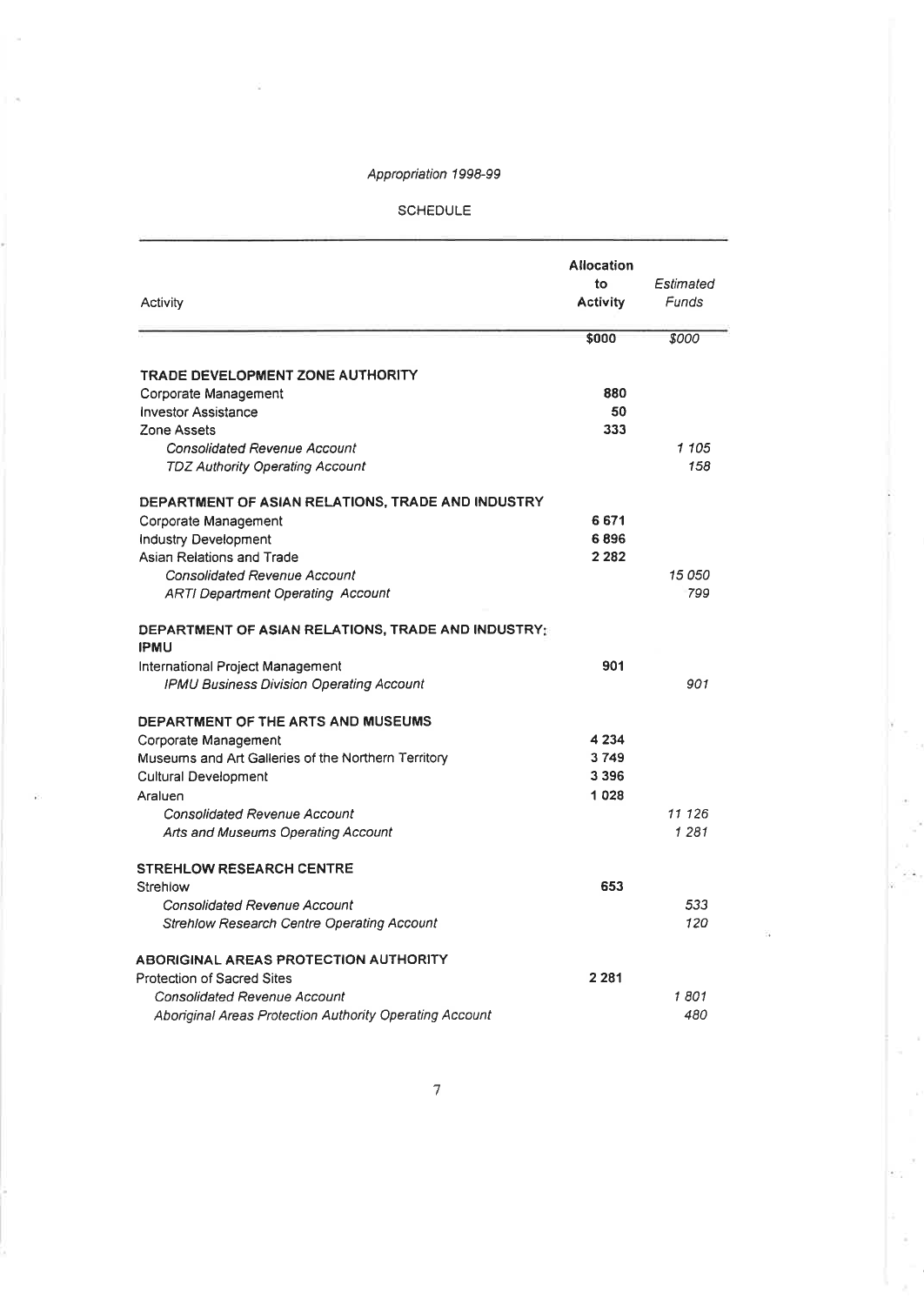#### SCHEDULE

| Activity                                                       | Allocation<br>to<br><b>Activity</b> | Estimated<br>Funds |
|----------------------------------------------------------------|-------------------------------------|--------------------|
|                                                                | \$000                               | <i><b>8000</b></i> |
| DEPARTMENT OF LANDS, PLANNING AND ENVIRONMENT                  |                                     |                    |
| Corporate Support                                              | 3690                                |                    |
| Land Administration                                            | 25952                               |                    |
| Land Information                                               | 10757                               |                    |
| Resource Management and Environment                            | 16 514                              |                    |
| <b>Technical Services</b>                                      | 1721                                |                    |
| <b>Consolidated Revenue Account</b>                            |                                     | 51 363             |
| <b>Lands Department Operating Account</b>                      |                                     | 7 2 7 1            |
|                                                                |                                     |                    |
| DEPARTMENT OF PRIMARY INDUSTRY AND FISHERIES                   |                                     |                    |
| Corporate Management                                           | 6060                                |                    |
| Horticulture                                                   | 2422                                |                    |
| Pastoral                                                       | 15 2 2 9                            |                    |
| <b>Fisheries</b>                                               | 4010                                |                    |
| <b>Industry Services</b>                                       | 14 066                              |                    |
| <b>Consolidated Revenue Account</b>                            |                                     | 30 069<br>11718    |
| Primary Industries Department Operating Account                |                                     |                    |
| <b>NORTHERN TERRITORY UNIVERSITY</b>                           |                                     |                    |
| Central Administration                                         | 9366                                |                    |
| <b>Academic Activity</b>                                       | 33 046                              |                    |
| <b>Information Services</b>                                    | 7742                                |                    |
| <b>Student Services</b>                                        | 2724                                |                    |
| <b>Facilities Management</b>                                   | 12 153                              |                    |
| NT University Operating Account                                |                                     | 65 031             |
| NORTHERN TERRITORY EMPLOYMENT AND TRAINING<br><b>AUTHORITY</b> |                                     |                    |
| Corporate Management                                           | 1820                                |                    |
| <b>Employment and Training Services</b>                        | 9 3 0 8                             |                    |
| <b>VET Strategic Services</b>                                  | 5990                                |                    |
| <b>VET Resources</b>                                           | 43 260                              |                    |
| Open Learning Network                                          | 2 141                               |                    |
| Consolidated Revenue Account                                   |                                     | 46 650             |
| <b>NTET Authority Operating Account</b>                        |                                     | 15869              |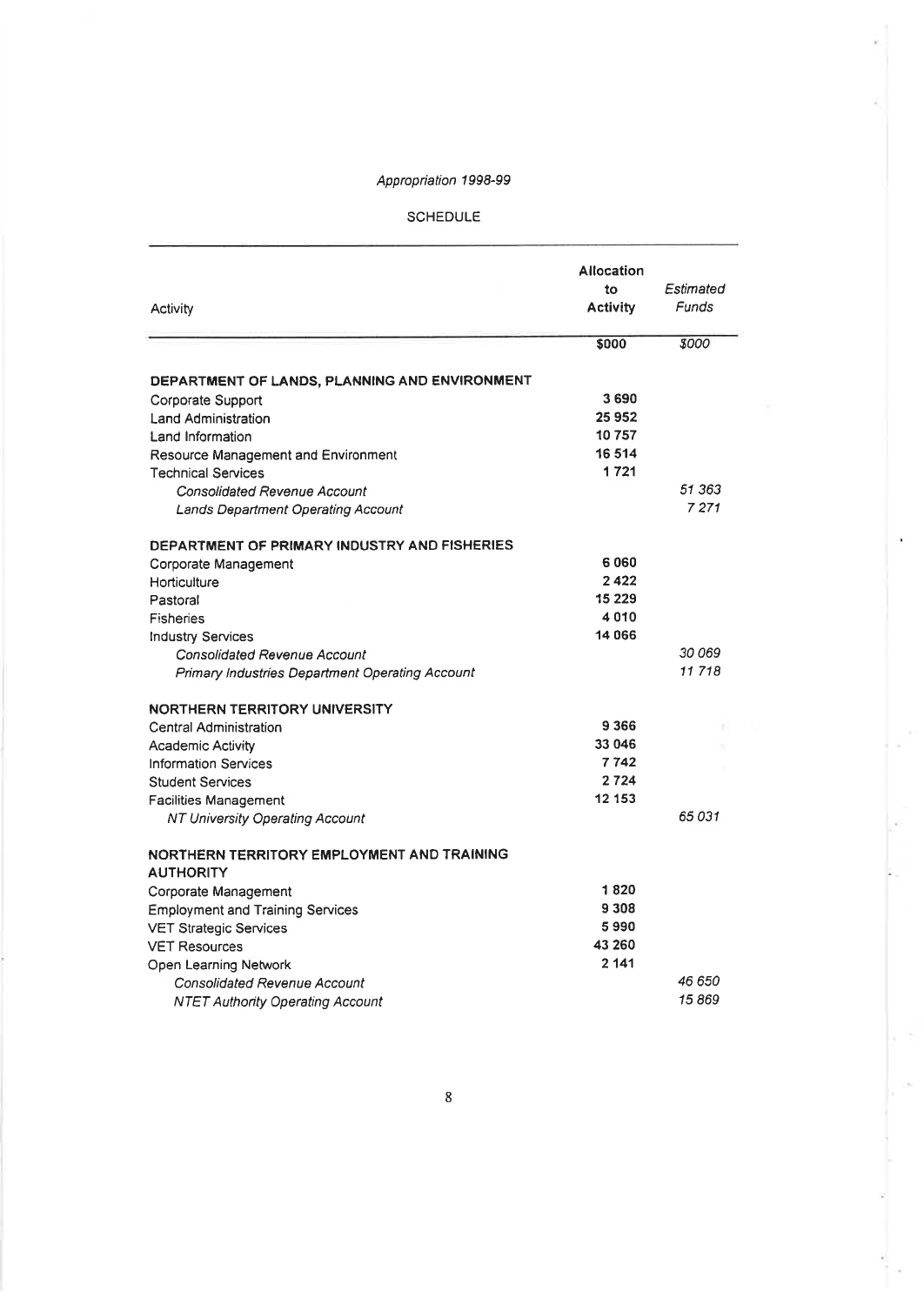#### SCHEDULE

| Activity                                                       | Allocation<br>to<br>Activity | Estimated<br>Funds |
|----------------------------------------------------------------|------------------------------|--------------------|
|                                                                | \$000                        | \$000              |
| DEPARTMENT OF EDUCATION                                        |                              |                    |
| Corporate Management                                           | 27 740                       |                    |
| Urban Pre and Primary Schools                                  | 65 504                       |                    |
| Remote Schools                                                 | 41806                        |                    |
| Secondary Schools                                              | 44744                        |                    |
| Open Learning                                                  | 8621                         |                    |
| Non-Government Education                                       | 40 538                       |                    |
| <b>Education Infrastructure</b>                                | 28 932                       |                    |
| <b>Targeted Equity Programs</b>                                | 18418                        |                    |
| Student and School Support Services                            | 35 647                       |                    |
| Consolidated Revenue Account                                   |                              | 258 190            |
| Education Department Operating Account                         |                              | 53 760             |
| <b>BATCHELOR COLLEGE</b>                                       |                              |                    |
| Corporate Management                                           | 7760                         |                    |
| <b>Higher Education</b>                                        | 3424                         |                    |
| Vocational Education and Training                              | 2578                         |                    |
| Academic and Student Support                                   | 5066                         |                    |
| Batchelor College Operating Account                            |                              | 18 828             |
| <b>CENTRALIAN COLLEGE</b>                                      |                              |                    |
| Corporate Services                                             | 2722                         |                    |
| Vocational Education and Training                              | 3 2 7 9                      |                    |
| Secondary Education                                            | 2068                         |                    |
| Enterprise Programs                                            | 1 300                        |                    |
| Centralian College Operating Account                           |                              | 9369               |
| NORTHERN TERRITORY RURAL COLLEGE                               |                              |                    |
| Corporate Services                                             | 1 249                        |                    |
| Academic and Training Activities                               | 1848                         |                    |
| NT Rural College Operating Account                             |                              | 3097               |
| DEPARTMENT OF COMMUNICATIONS AND ADVANCED<br><b>TECHNOLOGY</b> |                              |                    |
| Corporate Support                                              | 2789                         |                    |
| <b>Strategic Directions</b>                                    | 1 353                        |                    |
| <b>Consolidated Revenue Account</b>                            |                              | 1570               |
| <b>DCAT Agency Operating Account</b>                           |                              | 2572               |

 $\pmb{\delta}_t$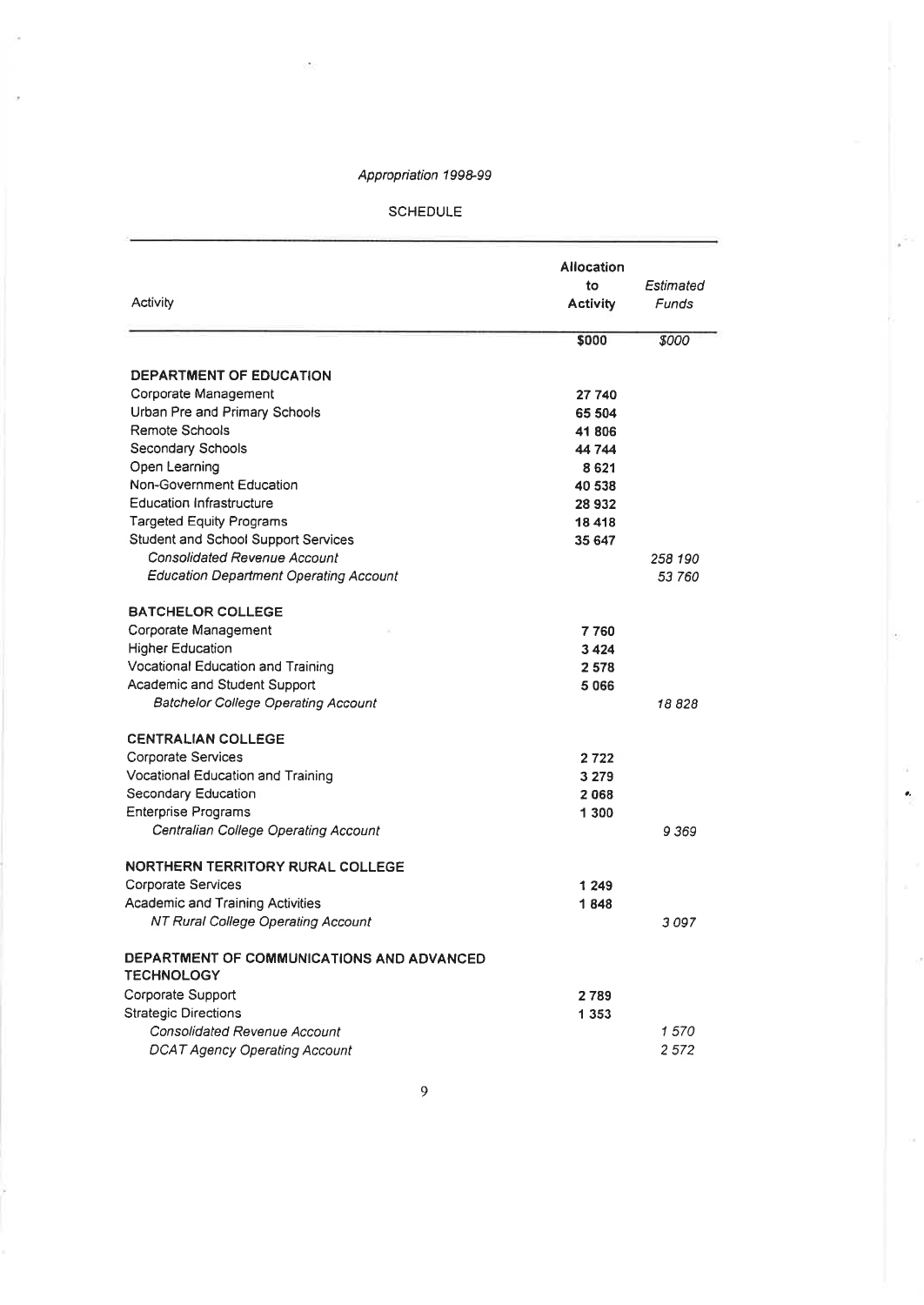#### **SCHEDULE**

| Activity                                                                                   | Allocation<br>to<br><b>Activity</b> | Estimated<br>Funds |
|--------------------------------------------------------------------------------------------|-------------------------------------|--------------------|
|                                                                                            | \$000                               | \$000              |
| <b>DEPARTMENT OF COMMUNICATIONS AND ADVANCED</b><br><b>TECHNOLOGY: COMMERCIAL SERVICES</b> |                                     |                    |
| Information Management                                                                     | 21 154                              |                    |
| <b>Facilities Management</b>                                                               | 15311                               |                    |
| <b>Communications Services</b>                                                             | 23 688                              |                    |
| <b>DCAT Business Division Operating Account</b>                                            |                                     | 60 153             |
| <b>RACING AND GAMING AUTHORITY</b>                                                         |                                     |                    |
| Corporate Management                                                                       | 589                                 |                    |
| Racing Management                                                                          | 3 3 0 3                             |                    |
| Gaming Control                                                                             | 1485                                |                    |
| Systems                                                                                    | 2 3 8 3                             |                    |
| Lotteries                                                                                  | 7948                                |                    |
| Consolidated Revenue Account                                                               |                                     | 3772               |
| Racing and Gaming Authority Operating Account                                              |                                     | 11936              |
| <b>TAB</b>                                                                                 |                                     |                    |
| <b>TAB</b>                                                                                 | 14 651                              |                    |
| <b>TAB Business Division Operating Account</b>                                             |                                     | 14 651             |
| DEPARTMENT OF SPORT AND RECREATION                                                         |                                     |                    |
| Sport and Recreation                                                                       | 12527                               |                    |
| Consolidated Revenue Account                                                               |                                     | 4872               |
| Sport and Recreation Department Operating Account                                          |                                     | 7655               |
| PARKS AND WILDLIFE COMMISSION OF THE NORTHERN<br><b>TERRITORY</b>                          |                                     |                    |
| Corporate Management                                                                       | 3621                                |                    |
| Community Service Obligation                                                               | 2749                                |                    |
| Park Management                                                                            | 14807                               |                    |
| <b>Scientific Services</b>                                                                 | 8 3 8 4                             |                    |
| <b>Bushfire Protection</b>                                                                 | 3599                                |                    |
| Alice Springs Desert Park                                                                  | 2983                                |                    |
| <b>Consolidated Revenue Account</b>                                                        |                                     | 32035              |
| Parks and Wildlife Commission Operating Account                                            |                                     | 4 108              |

ä

ä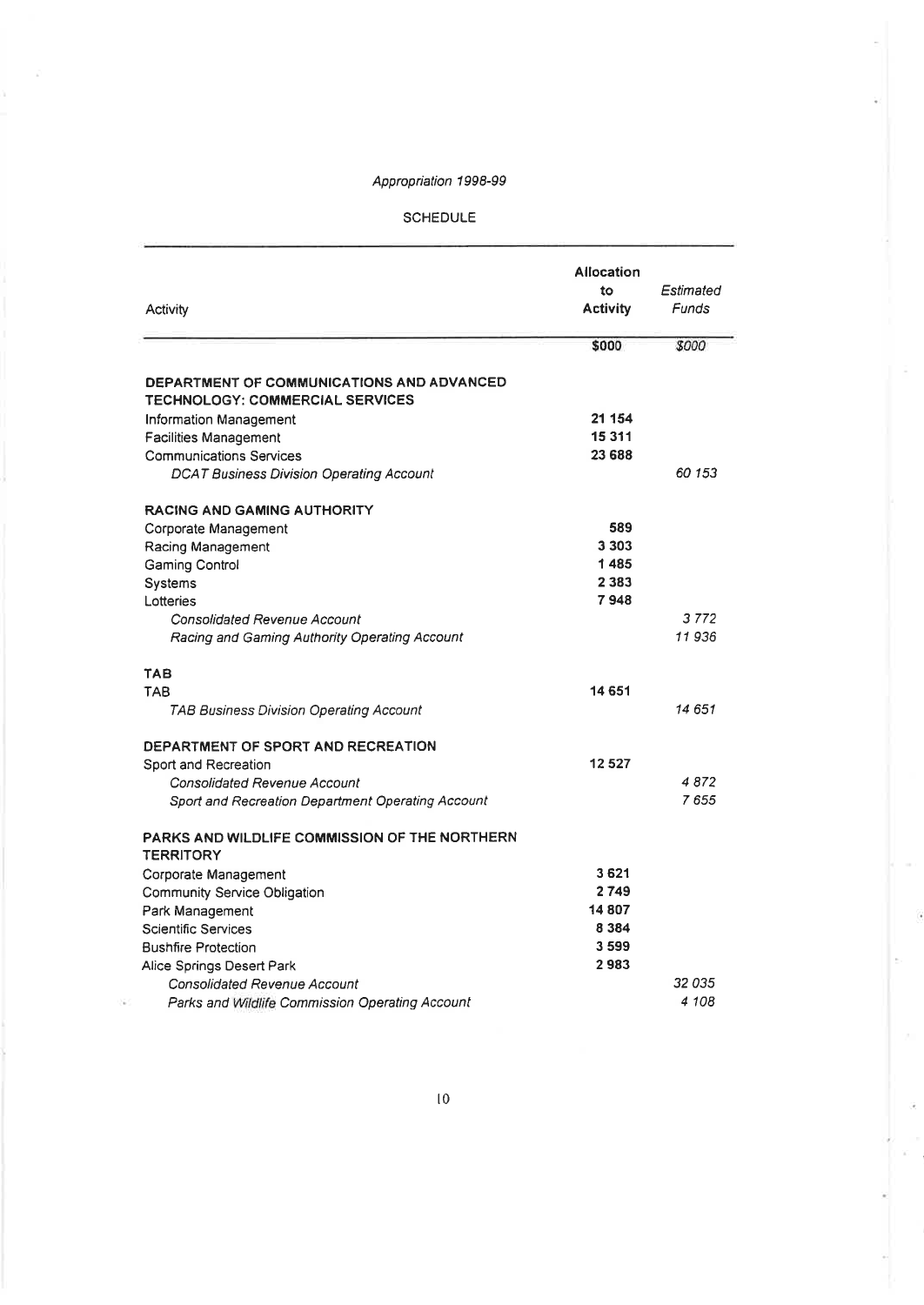#### SCHEDULE

| Activity                                                                          | <b>Allocation</b><br>to<br><b>Activity</b> | Estimated<br>Funds |
|-----------------------------------------------------------------------------------|--------------------------------------------|--------------------|
|                                                                                   | \$000                                      | \$000              |
| PARKS AND WILDLIFE COMMISSION OF THE NORTHERN<br><b>TERRITORY: WILDLIFE PARKS</b> |                                            |                    |
| <b>Territory Wildlife Park</b>                                                    | 3840                                       |                    |
| <b>TWP Business Division Operating Account</b>                                    |                                            | 3840               |
| OFFICE OF ABORIGINAL DEVELOPMENT                                                  |                                            |                    |
| Aboriginal Development                                                            | 2050                                       |                    |
| Consolidated Revenue Account                                                      |                                            | 2 050              |
| Aboriginal Development Office Operating Account                                   |                                            |                    |
| DEPARTMENT OF HOUSING AND LOCAL GOVERNMENT                                        |                                            |                    |
| Corporate Management                                                              | 9090                                       |                    |
| Housing                                                                           | 44 195                                     |                    |
| Local Government                                                                  | 44 935                                     |                    |
| Northern Territory Library                                                        | 10 111                                     |                    |
| Consolidated Revenue Account                                                      |                                            | 51825              |
| Housing and Local Government Department Operating Account                         |                                            | 56 506             |
| NORTHERN TERRITORY HOUSING COMMISSION                                             |                                            |                    |
| <b>Tenancy Management</b>                                                         | 9743                                       |                    |
| Property Management                                                               | 73 204                                     |                    |
| Home Ownership                                                                    | 54 231                                     |                    |
| NTHC Business Division Operating Account                                          |                                            | 137 178            |
| <b>TOTAL ALLOCATIONS TO ACTIVITIES</b>                                            | 2846074                                    |                    |
| Consolidated Revenue Account                                                      |                                            | 1 605 424          |
| <b>Agency Operating Accounts</b>                                                  |                                            | 568 929            |
| Government Business Division Operating Accounts                                   |                                            | 671721             |

a.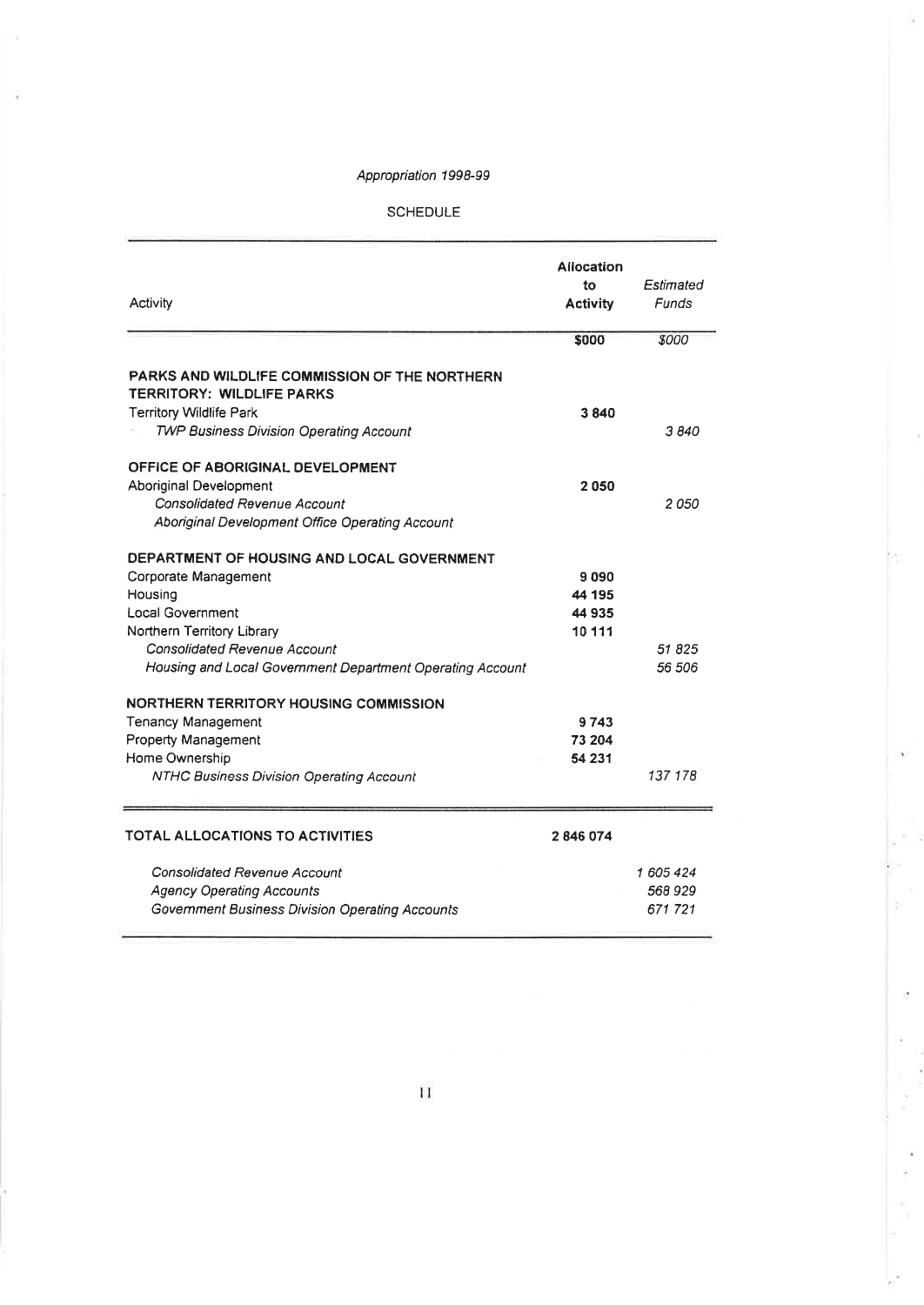#### SUMMARY OF SCHEDULE

|                                                               | Allocations |
|---------------------------------------------------------------|-------------|
|                                                               | \$000       |
| <b>CHIEF MINISTER</b>                                         |             |
| Auditor-General's Office                                      | 2 1 2 3     |
| Ombudsman's Office                                            | 1478        |
| Department of the Chief Minister                              | 25 406      |
| Department of the Legislative Assembly                        | 12 490      |
|                                                               |             |
| ATTORNEY-GENERAL                                              |             |
| Office of the Director of Public Prosecutions                 | 3826        |
| Northern Territory Legal Aid Commission                       | 4 2 5 5     |
| Anti-Discrimination Commission                                | 750         |
| Office of Courts Administration                               | 13 147      |
| Northern Territory Attorney-General's Department              | 14 536      |
| <b>MINISTER FOR TOURISM</b>                                   |             |
| Northern Territory Tourist Commission                         | 26 4 24     |
| <b>TREASURER</b>                                              |             |
| Northern Territory Treasury: Services                         | 170 098     |
| Northern Territory Treasury: Superannuation Office            | 55 532      |
| Northern Territory Treasury Corporation                       | 205 070     |
| Treasurer's Advance                                           | 16 019      |
|                                                               |             |
| MINISTER FOR POLICE, FIRE AND EMERGENCY SERVICES              |             |
| Northern Territory Police, Fire and Emergency Services        | 110463      |
| MINISTER FOR PUBLIC EMPLOYMENT                                |             |
| Office of the Commissioner for Public Employment              | 39 949      |
| MINISTER FOR TRANSPORT AND INFRASTRUCTURE DEVELOPMENT         |             |
| Department of Transport and Works                             | 215875      |
| Department of Transport and Works: Government Printing Office | 7 3 3 7     |
| Department of Transport and Works: NT Fleet                   | 38 701      |
| Department of Transport and Works: Darwin Bus Service         | 6936        |
| Department of Transport and Works: Construction Agency        | 26 693      |
| <b>MINISTER FOR TERRITORY PORTS</b>                           |             |
|                                                               | 26 316      |
| Darwin Port Authority                                         |             |
| <b>MINISTER FOR THE AUSTRALASIA RAILWAY</b>                   |             |
| Northern Territory Railway                                    | 11 000      |

i,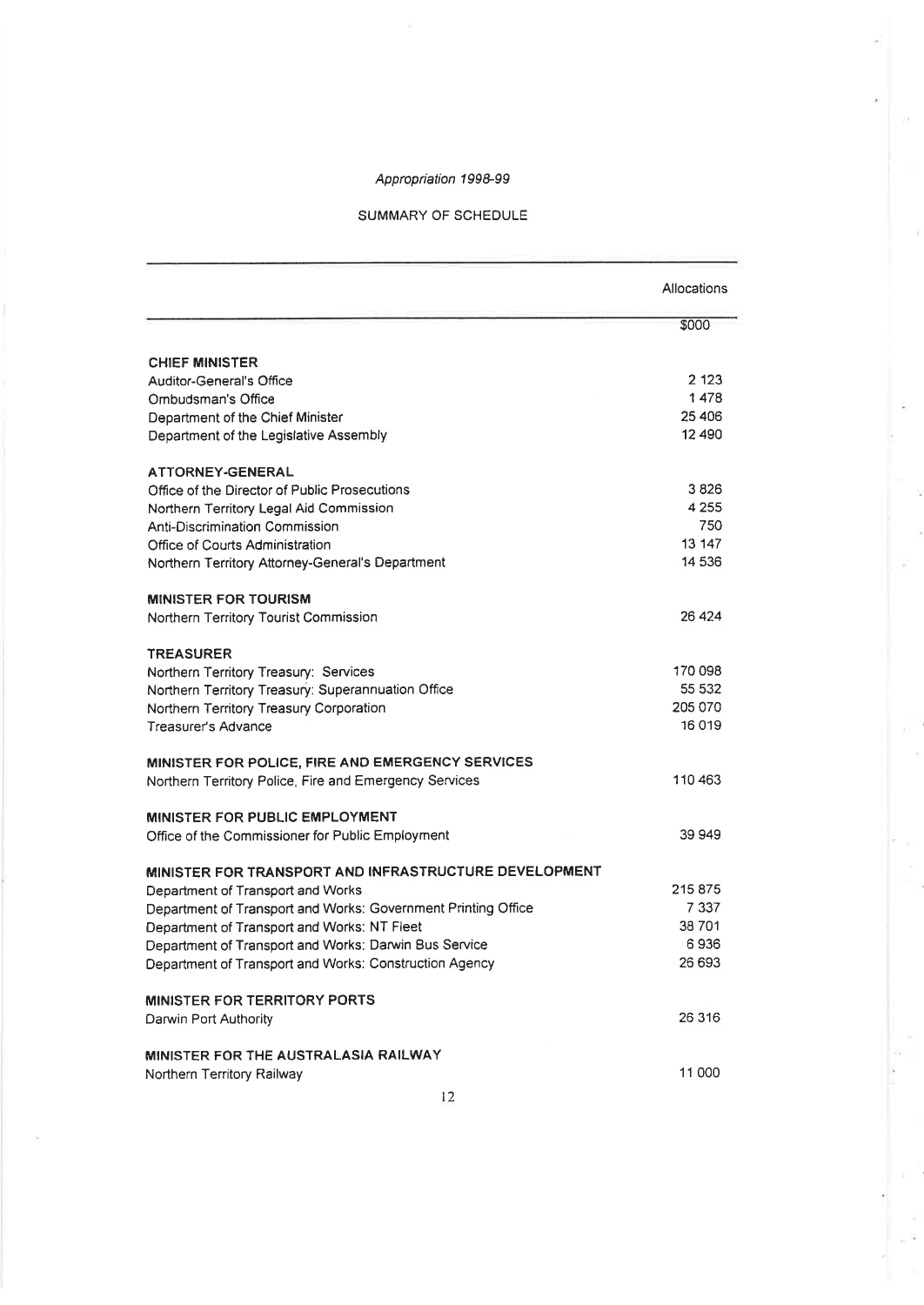#### SUMMARY OF SCHEDULE

|                                                                                                              | Allocations       |
|--------------------------------------------------------------------------------------------------------------|-------------------|
|                                                                                                              | \$000             |
| MINISTER FOR HEALTH, FAMILY AND CHILDREN'S SERVICES<br>Territory Health Services                             | 399 451           |
| <b>MINISTER FOR WORK HEALTH</b><br>Work Health Authority                                                     | 4 3 8 2           |
| MINISTER RESPONSIBLE FOR THE LIQUOR COMMISSION<br>Liquor Commission                                          | 1795              |
| <b>MINISTER FOR RESOURCE DEVELOPMENT</b><br>Department of Mines and Energy                                   | 16711             |
| MINISTER FOR CORRECTIONAL SERVICES<br>Northern Territory Correctional Services                               | 41 004            |
| <b>MINISTER FOR ESSENTIAL SERVICES</b><br>Power and Water Authority                                          | 349 015           |
| MINISTER FOR ASIAN RELATIONS, TRADE AND INDUSTRY<br>Trade Development Zone Authority                         | 1 2 6 3           |
| Department of Asian Relations, Trade and Industry<br>Department of Asian Relations, Trade and Industry: IPMU | 15 849<br>901     |
| MINISTER FOR THE ARTS AND MUSEUMS                                                                            |                   |
| Department of the Arts and Museums<br>Strehlow Research Centre                                               | 12 407<br>653     |
| MINISTER FOR LANDS, PLANNING AND ENVIRONMENT                                                                 |                   |
| Aboriginal Areas Protection Authority<br>Department of Lands, Planning and Environment                       | 2 2 8 1<br>58 634 |
| MINISTER FOR PRIMARY INDUSTRY AND FISHERIES                                                                  |                   |
| Department of Primary Industry and Fisheries                                                                 | 41 787            |
| MINISTER FOR EDUCATION AND TRAINING<br>Northern Territory University                                         | 65031             |
| Northern Territory Employment and Training Authority                                                         | 62 519            |
| Department of Education                                                                                      | 311950            |
| Batchelor College                                                                                            | 18828             |
| Centralian College                                                                                           | 9 3 6 9           |
| Northern Territory Rural College<br>$\overline{13}$                                                          | 3097              |